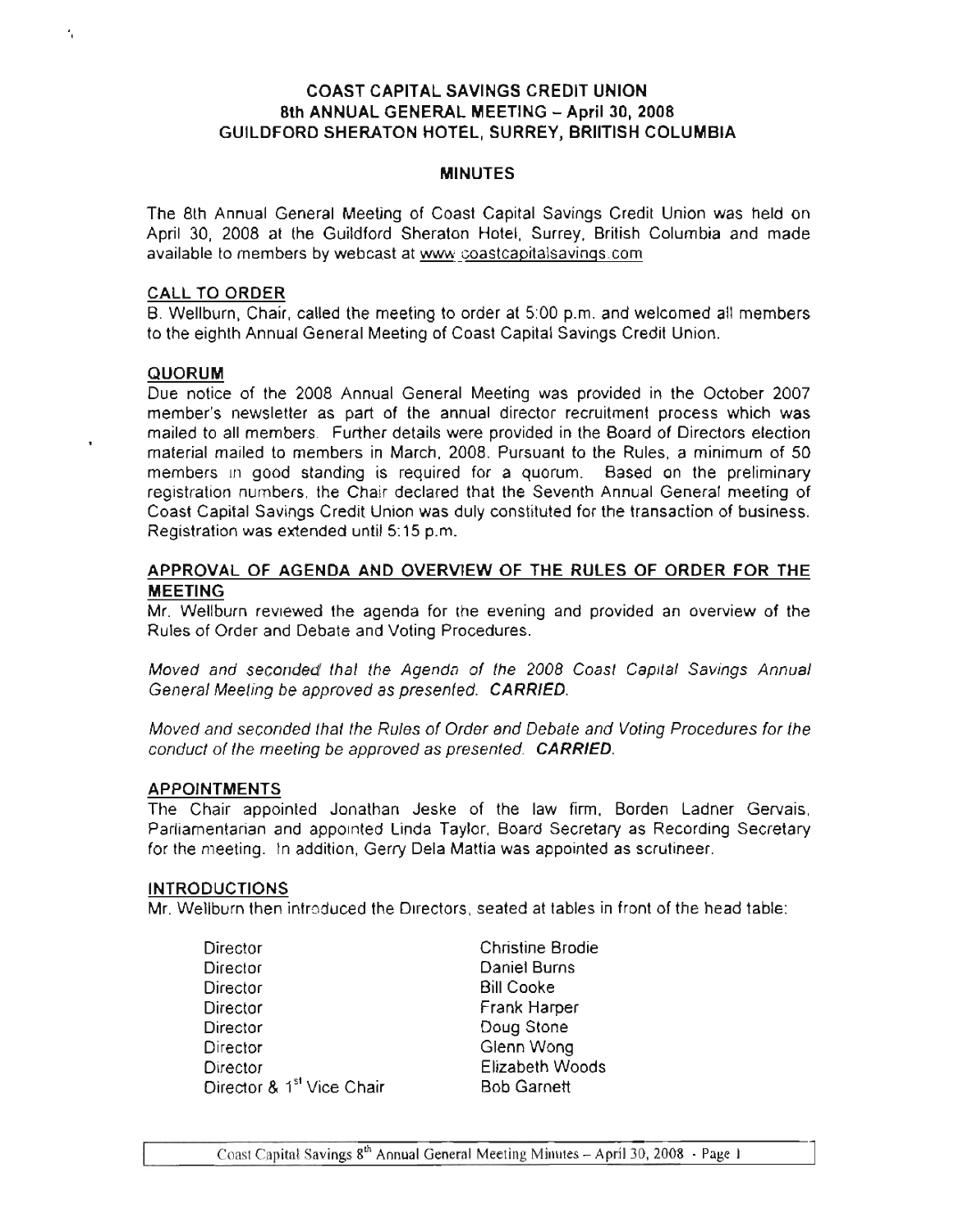Mr. Wellbum also introduced lloyd Craig, President and CEO, who was seated at the head table.

Special Guests present:

Bruce Howell, CEO of Prospera Credit Union; and Brady Jepsen, of CUMIS.

### APPROVAL OF THE MINUTES FROM THE SEVENTH ANNUAL GENERAL MEETING

The Minutes of the Annual General Meeting held on April 25, 2007, were presented to the membership for receipt. As authorized by the membership, the Board of Directors approved the minutes on June 9, 2007. No errors or omissions were brought forward.

### BUSINESS ARISING FROM THE MINUTES

There was no business arising from the Minutes.

### SCRUTINEER'S REPORT

Mr. Wellbum reported that 84 registered members were in attendance at the Guildford Sheraton Hotel in Surrey, B.C.

### DIRECTORS' REPORT

Mr. Bill Wellbum advised that 2007 was another exciting year for Coast Capital Savings and highlighted some of the accomplishments, which include:

- 88% customer satisfaction rating;
- Community involvement at a record \$5.022 million;
- Retained earnings of \$383 million; and
- Regulatory capital over \$480 million.

Mr. Wellburn reminded the members that in 2007 the members had approved a Director Remuneration Philosophy and a Code of Performance Standards for Directors. He provided background information on the profile on the 'ideal' Coast Capital Director and the level of competition for individuals with the required experience. This competition is a part of why director compensation is a sensitive subject and requires a disciplined approach, which at Coast, has involved a member approved process based on sound principles and transparency.

Mr. Wellburn provided details of what the Director Remuneration is and how it compares to other organizations in the appropriate comparator group.

He advised the membership that complete details of directors' remuneration in 2007 and the text of the Code of Performance Standards for Directors were available on the website, and that the Coast Capital website now contains the most comprehensive disclosure in the cooperative sector.

Mr. Wellburn concluded the Director's report by thanking Coast's employees, CEO and executive team, Board colleagues and the membership for their hard work and support in 2007.

# CEO'S REPORT

Mr. lloyd Craig provided an overview of Coast Capital Savings' financial performance and corporate achievements over the past year. He indicated that in 2007 many of the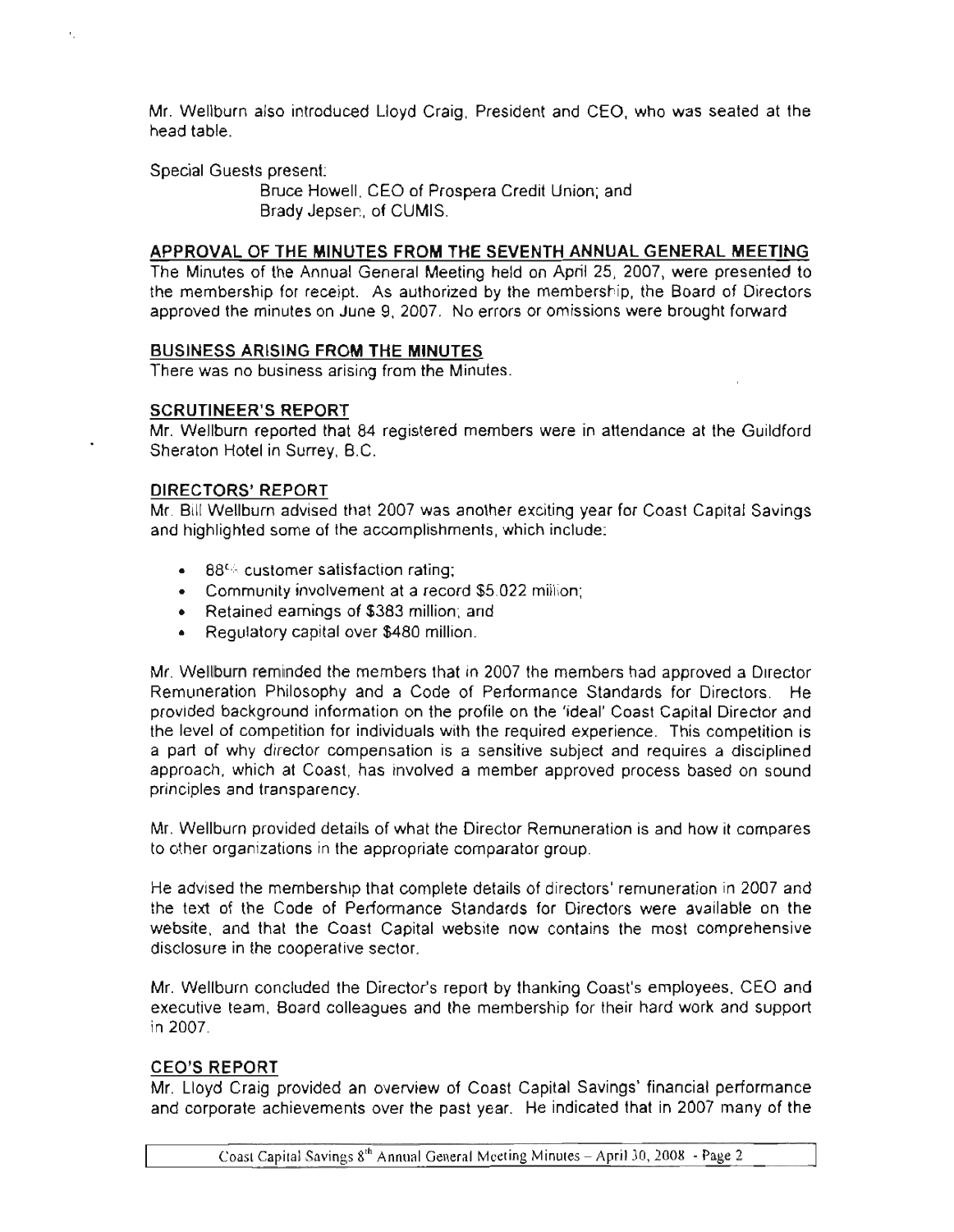initiatives that have been worked on for the previous 5 years came together to deliver encouraging financial results.

Coast Capital Savings has made as its mission to deliver simple financial help by offering products and services that meets the members financial needs. Coast Capital Savings also aspires to be a leading company committed to helping communities achieve economic success and improving their quality of life. In 2007 Coast Capital Savings contributed more than \$5 million to the communities it serves and its corporate citizenship was recognized through several external awards and high levels of employee and customer satisfaction.

Mr. Craig reviewed the financial highlights for the year ended December 31, 2007 as follows:

- Net Income was \$58.6 million, up 10.4% from last year;
- Return on Average Assets was 0.65% consistent with earnings in 2006 and 2005;
- Coast Capital Savings' assets increased to \$9.9 billion, up from \$8.9 billion in 2006;
- Mutual funds under administration increased to \$1.8 billion, up 6% from 2006;
- Return on equity remained strong at 14.9%;

•

- Net Interest Income was \$212 million, up \$15 million from 2006; and
- Operating efficiency improved from 73.5% to 72.2%.

Mr. Craig provided further information on what programs and products Coast Capital Savings had recently launched including:

- The Tell Us What You Thinktank. This program has involved 2,500 members signing up to participate in a monthly online survey. This will provide an opportunity for Coast Capital Savings to understand the lifestyles and needs of our members and generate solutions accordingly;
- Coast Mobile Banking. Members can use simple text messaging commands to check their account balances and view recent transactions on their account.
- Coast Capital Savings'  $50<sup>th</sup>$  branch, in the Queensborough area of New Westminster has recently opened and another branch in Vancouver on West Broadway will open this summer.

Mr. Craig advised the members that Coast Capital Saving is involved in ongoing discussions with the federal and provincial governments, working toward legislation designed to allow those credit unions who desire to operate outside their traditional provincial boundaries, the opportunity to do so. Coast Capital Savings is also in support of the initiative to amalgamate Canada's eight provincial credit union Centrals to consolidate resources and lower costs.

Mr. Craig advised that complete details of the successes in 2007 can be found in the Annual Report, the theme of which is There's More.

Looking ahead, Mr. Craig noted that it will be a challenging year as the disruptions in the credit markets continue and the Bank of Canada lowers short-term interest rates to compensate.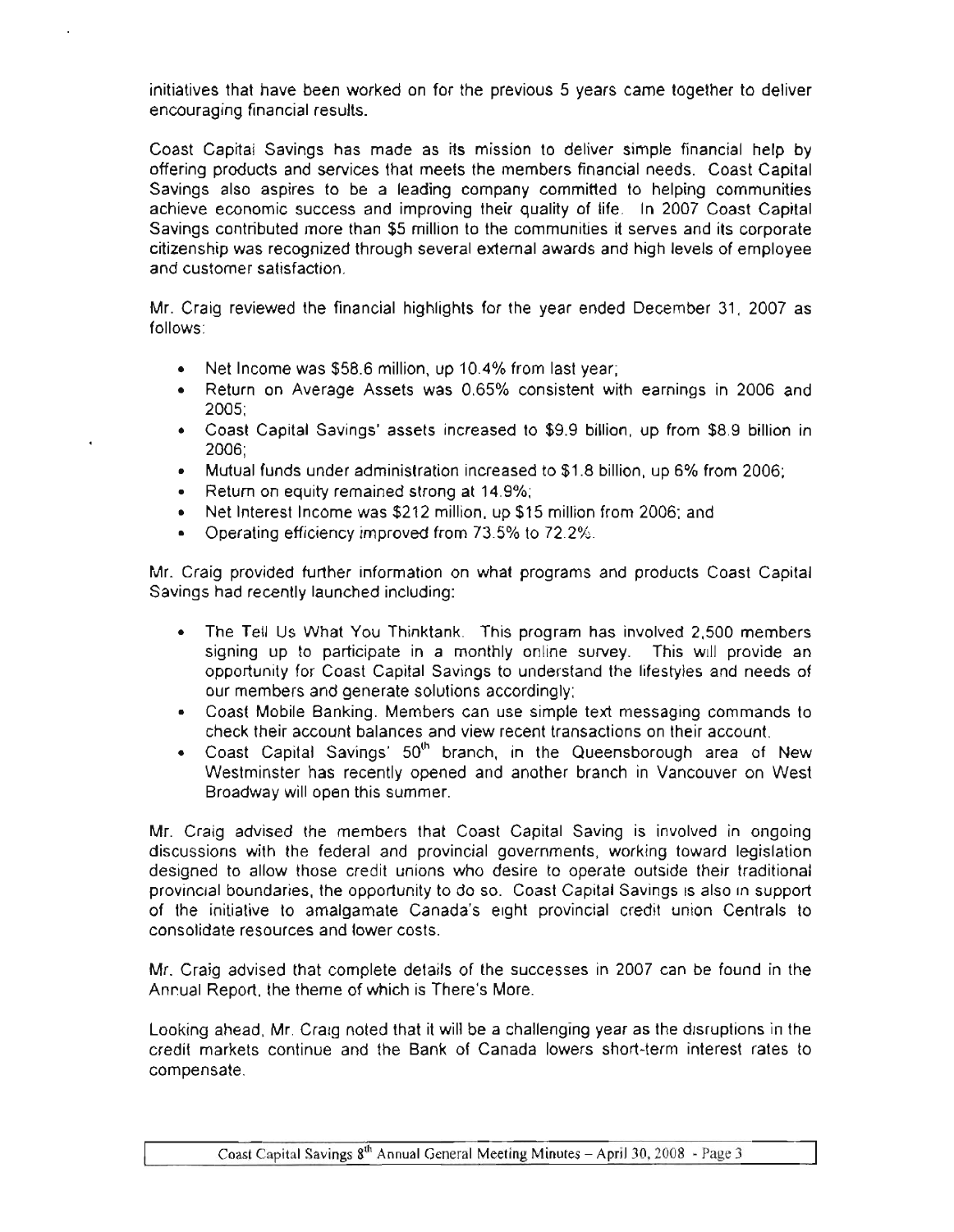Mr. Craig thanked the membership for their support, the Board of Directors for their leadership and the employees for their great teamwork.

# AUDITOR'S REPORT

Mr. Carlo De Mello, external auditor and Managing Partner from KPMG, was introduced.

The Auditor provided the members with the standard audit report:

- management is responsible for the financial statements and it is the auditor's responsibility to audit those financial statements; and
- the audit was conducted in accordance with Canadian Generally Accepted Auditing Standards,

and provided an opinion that the consolidated financial statements present fairly, in all material respects, the financial position of Coast Capital Savings Credit Union as at December 31, 2007 and the results of its operations and cash flows for the year then ended.

The 2007 Auditor's Report and the Financial Statements were received. Mr. Wellburn asked if there were any questions on the Auditors' report. Upon hearing none, Mr. Wellburn confirmed that, as required by legislation, the Board of Directors has approved the financial statements on behalf of the membership. Mr. Wellburn asked if there were any questions on the financial statements. Upon hearing none, Mr. Wellburn declared the financial statements received.

# MOTION TO APPOINT AUDITOR FOR THE ENSUING YEAR

Moved and seconded that the firm of KPMG be appointed external auditors for the year 2008 and that their remuneration be set by the Board of Directors. CARRIED.

### COMMITIEE REPORTING - NOMINATIONS & ELECTION COMMITIEE

Mr. Bob Garnett, Chair of the Nominations & Election Committee was introduced to report on the results of the 2008 directors' election. Mr. Garnett advised that he was Chair of the Committee that also included directors Frank Harper and Bill Wellburn.

Mr. Garnett advised that the Nominations Committee is appointed annually and reports directly to the membership. The Committee is made up of directors who are not currently eligible for re-election.

The Committee uses the annual nominations process as an opportunity to further strengthen the Board by identifying any additional skills and business experience that may be needed on the Board to assist Coast Capital Savings in achieving its long-term strategic goals. This process is completed in conjunction with an independent governance consultant to ensure fairness for the nominees while addressing the governance needs of the credit union.

This year, the Committee's analysis determined that marketing and branding, financial comprehension, and strategy were the skills required to further strengthen the Board of Directors. A director Recruitment Profile was developed setting out those attributes. This information was shared with all Coast Capital Savings' members in the member newsletter in the annual call for qualified candidates.

In November 2007, nominations were accepted from candidates interested in standing in the 2008 Board of Directors Election. The Committee, with the assistance of a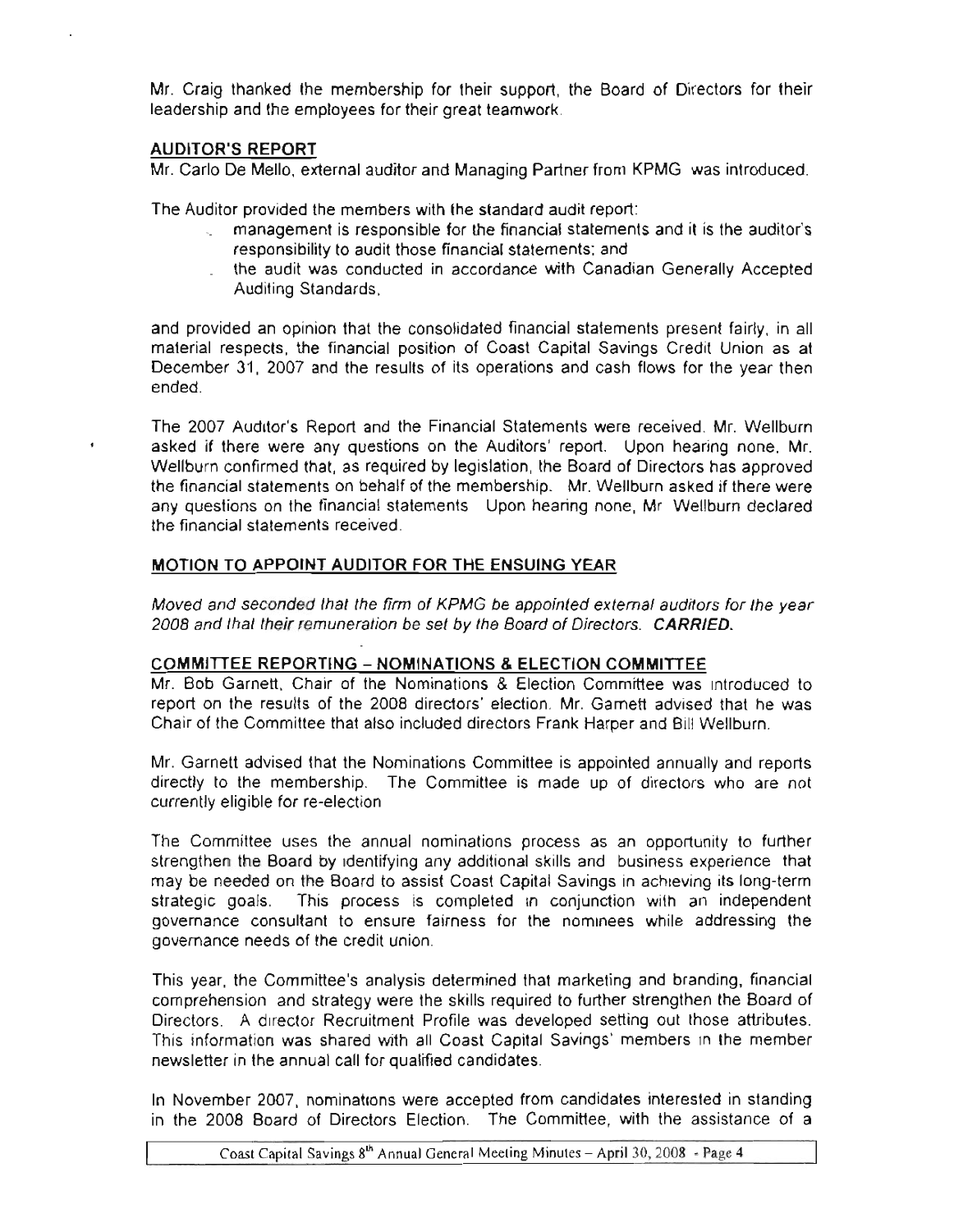qualified governance consultant carefully reviewed all the nominations and interviewed those who best met the attributes as set out in the Director Recruitment Profile. A total of four candidates let their names stand for election: three, who were recommended and one other candidate.

The Nominations Committee's work is meant to assist members in making an informed voting decision. The candidate information in the brochure follows exactly the same format for all recommended and other candidates so that members have the same candidate·supplied information to make their own decision.

The Directors' Election was conducted from March 28 to April 16, 2008 in accordance with the credit union Rules. Each year, the Nominations Committee appoints an individual independent of the credit union to serve as the Returning Officer to oversee the election process. Gerry Della Mattia, who has extensive experience as a senior electoral official in federal and provincial elections, served as returning officer again this year.

Mr. Garnett reported that in this year's election 17,403 ballots were cast, and he thanked the members for participating in this process. This was a 105% increase over last year's director's election, which received 8,487 ballots.

Of the 17,403 ballots cast, 2,170 were spoiled and 978 were rejected, resulting in 14,255 valid ballots for the election. A spoiled ballot was defined as any ballot on which the member voted too few or too many candidates. A ballot was rejected if it was not possible to complete the required verification criteria.

| Name            | <b>Total Valid Votes</b> |
|-----------------|--------------------------|
| Mary Jordan     | 12.582                   |
| Gail Stephens   | 13,341                   |
| Doug Stone      | 12,272                   |
| Elizabeth Woods | 4,570                    |

The Nominations Committee declared Mary Jordan, Gail Stephens and Doug Stone elected to the Board of Directors.

Mr. Garnett thanked all the candidates who let their names sland in the election and also thanked the members of the Committee for their contributions.

### NEW BUSINESS

Mr. Wellburn introduced the three new directors.

Mr. Wellburn called for new business. With no new business coming from the floor, Mr. Wellburn took the opportunity to thank three directors who were leaving the Board this year, Christine Brodie, Mary Jane Stenberg and Elizabeth Woods.

# CLOSING REMARKS

Closing remarks included:

- Encouragement to remain for the Members' Open Forum and to speak to Directors and Management following the meeting
- Encouragement to provide feedback via the survey that was included in the meeting package